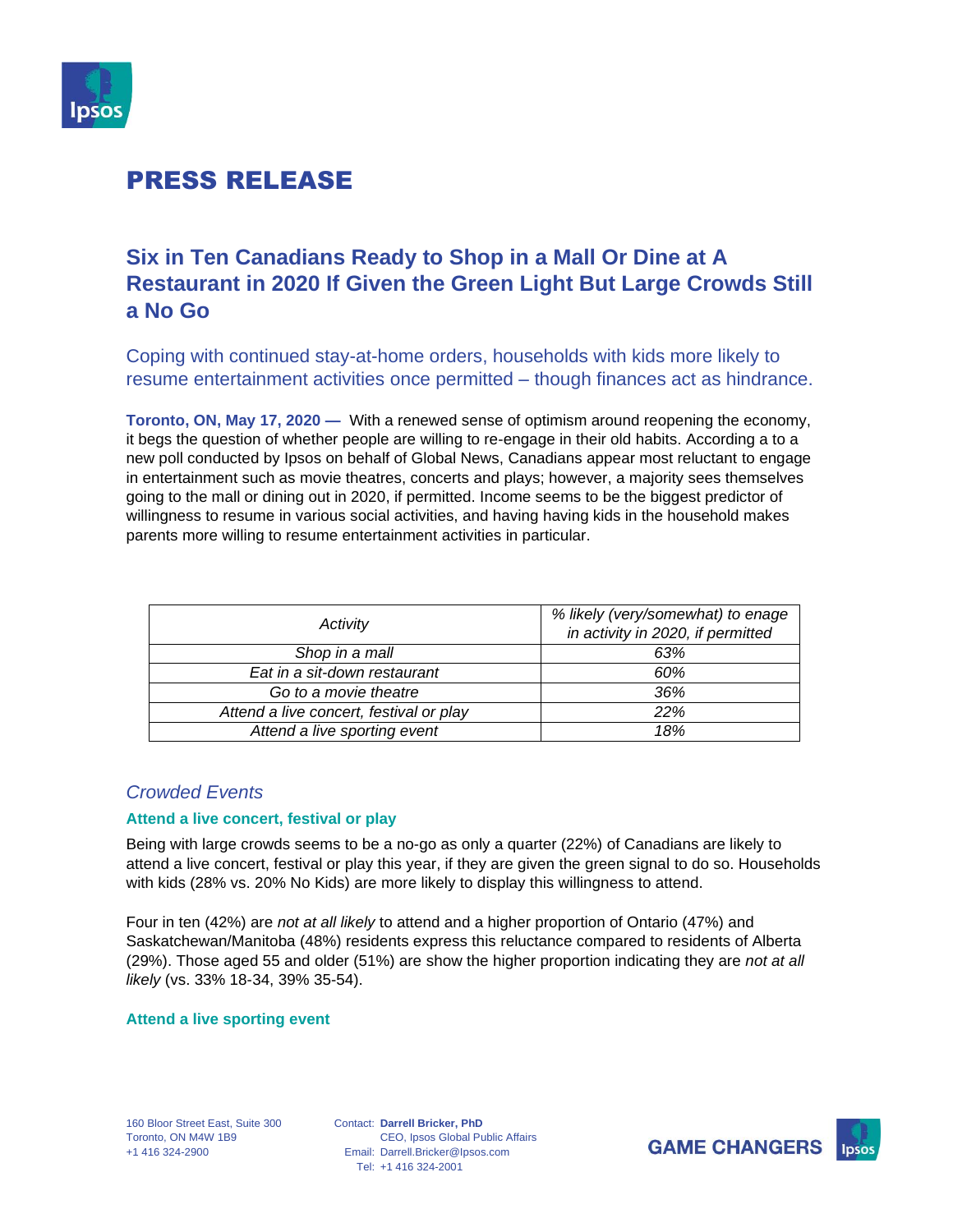

# PRESS RELEASE

Sporting events attended by fans remain a far-off reality. Less than two in ten (18%) Canadians are likely to attend a live sporting event in 2020, even if it is permissible to attend. Men (24% vs. 11 women) and younger Canadians (23% 18-34 21% 35-54 vs. 10% 55+) are more likely to be willing. Those living in households with kids also continue to display higher readiness to attend (25% vs. 15% No Kids).

Almost half (48%) of Canadaian are *not at all likely* to attend a sporting event and in keeping with the broader income pattern, those belonging to a household with income less than \$40K (53%) have the highest proportion indicating they are *not at all likely* (vs. 42% \$40K-<\$100K, 48% \$100K+).

### *Dining & Entertainment*

#### **Shop in a mall**

However, when it comes to shopping malls, Canadians seem to be far more open to visit. Nearly two-thirds (63%) of Canadians are likely to shop in a mall if this becomes permissible, and once again households with kids are more likely to go shop (69% vs. 61% No Kids). Understandably, at high risk, those aged 55 and older (57%) are least likely to shop in a mall (vs. 68% 18-34, 65% 35- 54).

Only one in ten (12%) Canadians are *not at all likely* to shop in a mall and those with a lower income of less than \$40K are yet again on this extreme and show the highest propensity to be *not at all likely* to visit a mall (18% vs. 9% \$60K-<\$100K, 7% 100K+).

### **Eat at a sit down restaurant**

It seems that most Canadians are waiting for restaurants to reopen as six in ten (60%) are likely to eat in a sit down restaurant in 2020, once it is allowed and this is most likely for younger Canadians (68% 18-34, 61% 35-54 vs. 52% 55+). In keeping with the pattern of readiness being higher among households with kids, lilkelihood is once again highest for this group (68% vs. 57% No Kids). However, only half (51%) of less affluent households earning less than \$40K are likely to eat in a restaurant, compared to two thirds (63-65%) of higher income households.

While only four in ten (40%) Canadians indicate they are not *very/not at all likely* to go to a restaurant, this aversion is highest in Quebec (50%) compared to residents of Ontario (39%), British Columbia (35%), or Alberta (33%).

#### **Go to a movie theatre**

Nearly four in ten (36%) Canadians are likely to go to a movie theatre in 2020 if this activity is permitted including one in ten (11%) who are *very likely* – highest among British Columbia residents (16%). Once again in search of entertainment, among households with kids, a majority of 52% are likely to a go to a movie theatre (vs. 32% No Kids). However, those aged 55 years and older continue to be more risk averse and are far less likely to be willing (22% vs. 51% 18-34, 40% 35-54), even when it is allowed.

160 Bloor Street East, Suite 300 Toronto, ON M4W 1B9 +1 416 324-2900

Contact: **Darrell Bricker, PhD** Email: Darrell.Bricker@Ipsos.com Tel: +1 416 324-2001 CEO, Ipsos Global Public Affairs